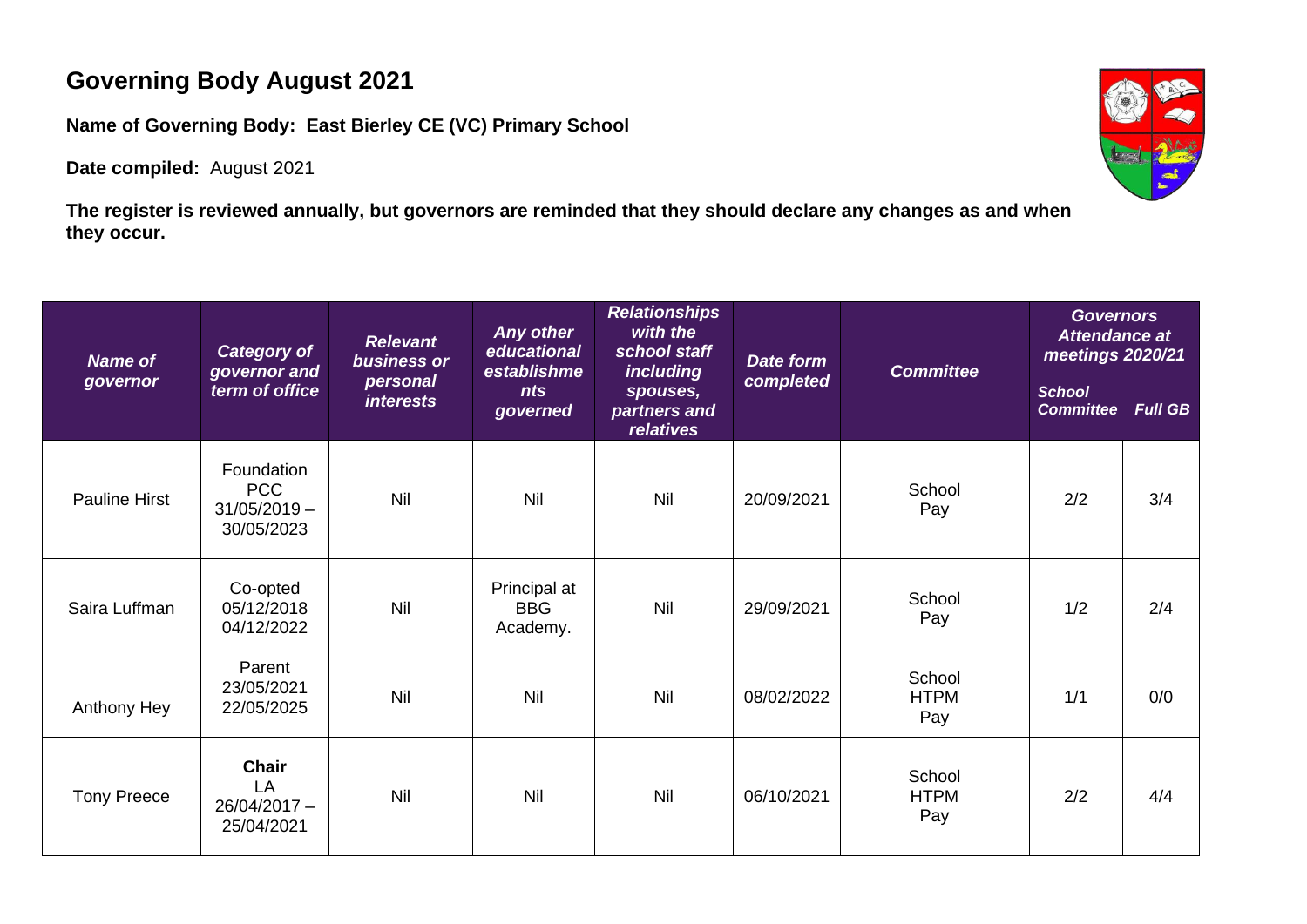| Susanne Patel                                                                  | <b>Vice Chair</b><br>Parent<br>$23/05/2021 -$<br>22/05/2025 | Nil                                                           | Employed at<br>Tong<br>Leadership<br>Academy     | Nil | 29/09/2021 | School<br><b>HTPM</b><br>Pay | 2/2 | 4/4 |  |  |  |  |
|--------------------------------------------------------------------------------|-------------------------------------------------------------|---------------------------------------------------------------|--------------------------------------------------|-----|------------|------------------------------|-----|-----|--|--|--|--|
| <b>Funke Thomas</b>                                                            | Foundation<br>Diocesan<br>$18/06/2018 -$<br>17/06/2022      |                                                               |                                                  |     |            | School                       | 1/2 | 4/4 |  |  |  |  |
| Lysa Upham                                                                     | Headteacher<br>01/01/2016                                   | Partner works<br>for the firm that<br>provides IT<br>support. | Governor of<br>the Kirklees<br>Virtual<br>School | Nil | 22/09/2021 | School                       | 2/2 | 4/4 |  |  |  |  |
| <b>Becky Clark</b>                                                             | Staff<br>25/03/2021-<br>24/03/2025                          | Nil                                                           | <b>Nil</b>                                       | Nil | 30/09/2021 | School                       | 1/1 | 1/1 |  |  |  |  |
| Those listed below are former governors who have served in the last 12 months: |                                                             |                                                               |                                                  |     |            |                              |     |     |  |  |  |  |
| Deeanne Binns                                                                  | Parent<br>$12/07/2017 -$<br>04/05/2021                      |                                                               |                                                  |     |            | School                       | 1/2 | 2/3 |  |  |  |  |
| <b>Elizabeth Ellis</b>                                                         | Co-opted Staff<br>$24/09/2019 -$<br>01/02/2021              |                                                               |                                                  |     |            | School                       | 1/1 | 2/2 |  |  |  |  |
| Chloe Tipple                                                                   | <b>Staff</b><br>04/04/2019<br>24/03/2021                    |                                                               |                                                  |     |            | School                       | 1/2 | 1/2 |  |  |  |  |